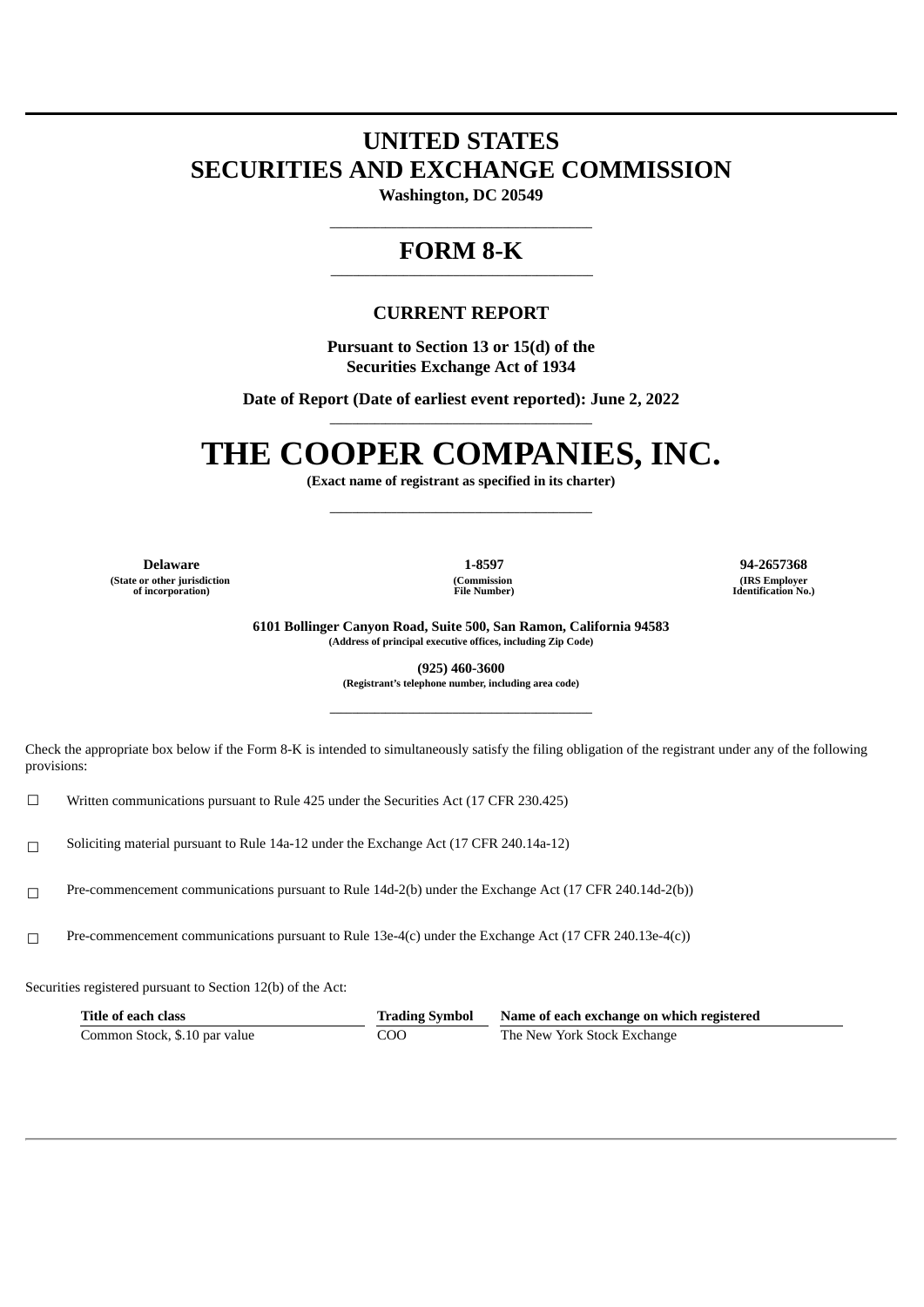Indicate by check mark whether the registrant is an emerging growth company as defined in Rule 405 of the Securities Act of 1933 (17 CFR §230.405) or Rule 12b-2 of the Securities Exchange Act of 1934 (17 CFR §240.12b-2).

Emerging growth company  $\Box$ 

If an emerging growth company, indicate by check mark if the registrant has elected not to use the extended transition period for complying with any new or revised financial accounting standards provided to Section 13(a) of the Exchange Act.  $\Box$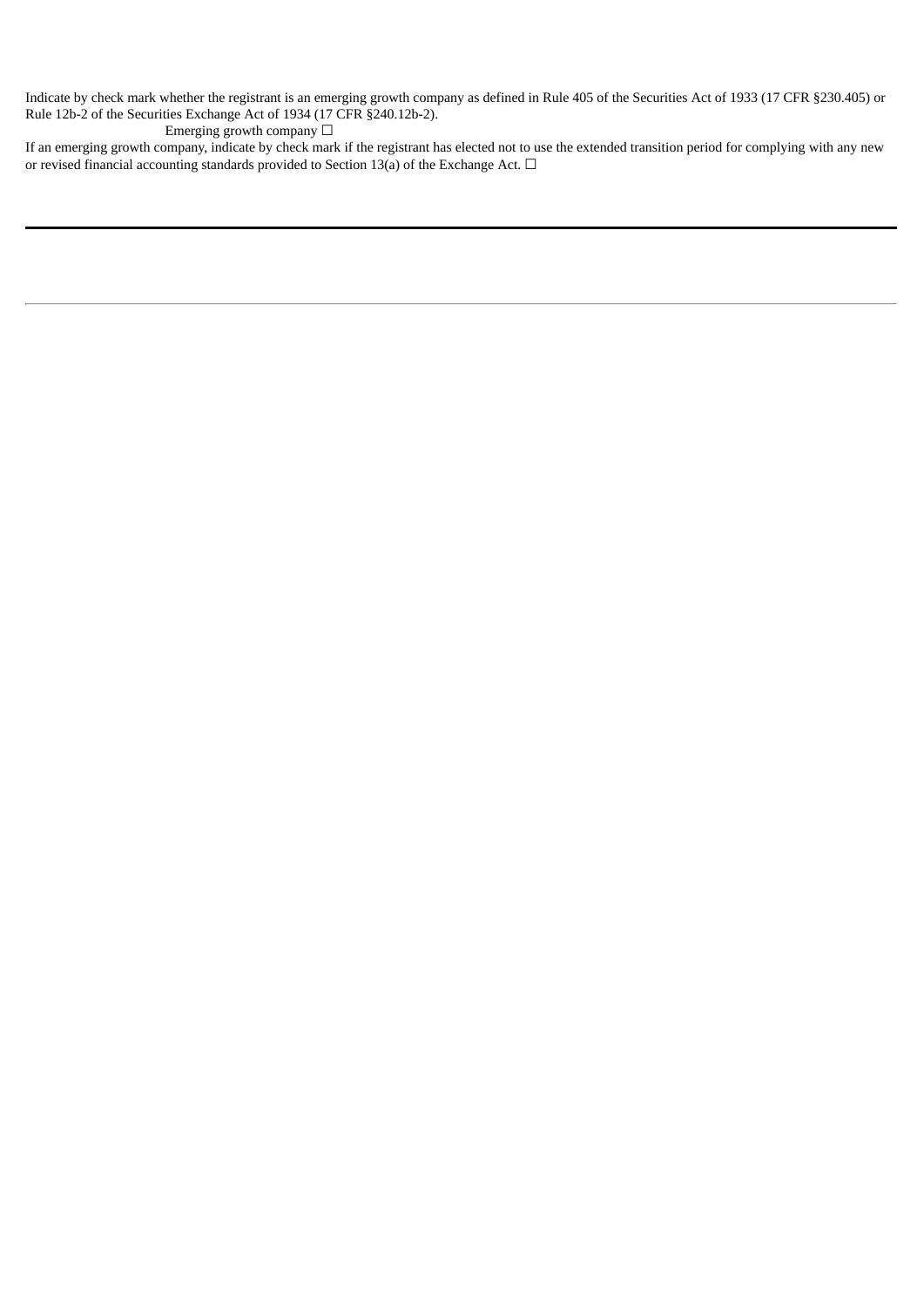# **ITEM 2.02. Results of Operations and Financial Condition.**

On June 2, 2022, The Cooper Companies, Inc. issued a press release reporting results for its fiscal second quarter ended April 30, 2022. A copy of this release is attached and incorporated by reference.

The contents of any website or hyperlinks mentioned in the release are for informational purposes only and the contents thereof are not part of the release nor incorporated herein by reference.

#### **ITEM 9.01. Financial Statements and Exhibits.**

(d) Exhibits.

| Exhibit | <b>Description</b>                                                           |
|---------|------------------------------------------------------------------------------|
| 99.1    | Press Release dated June 2, 2022 of The Cooper Companies, Inc.               |
| 104.1   | Cover Page Interactive Data File (embedded within the Inline XBRL document). |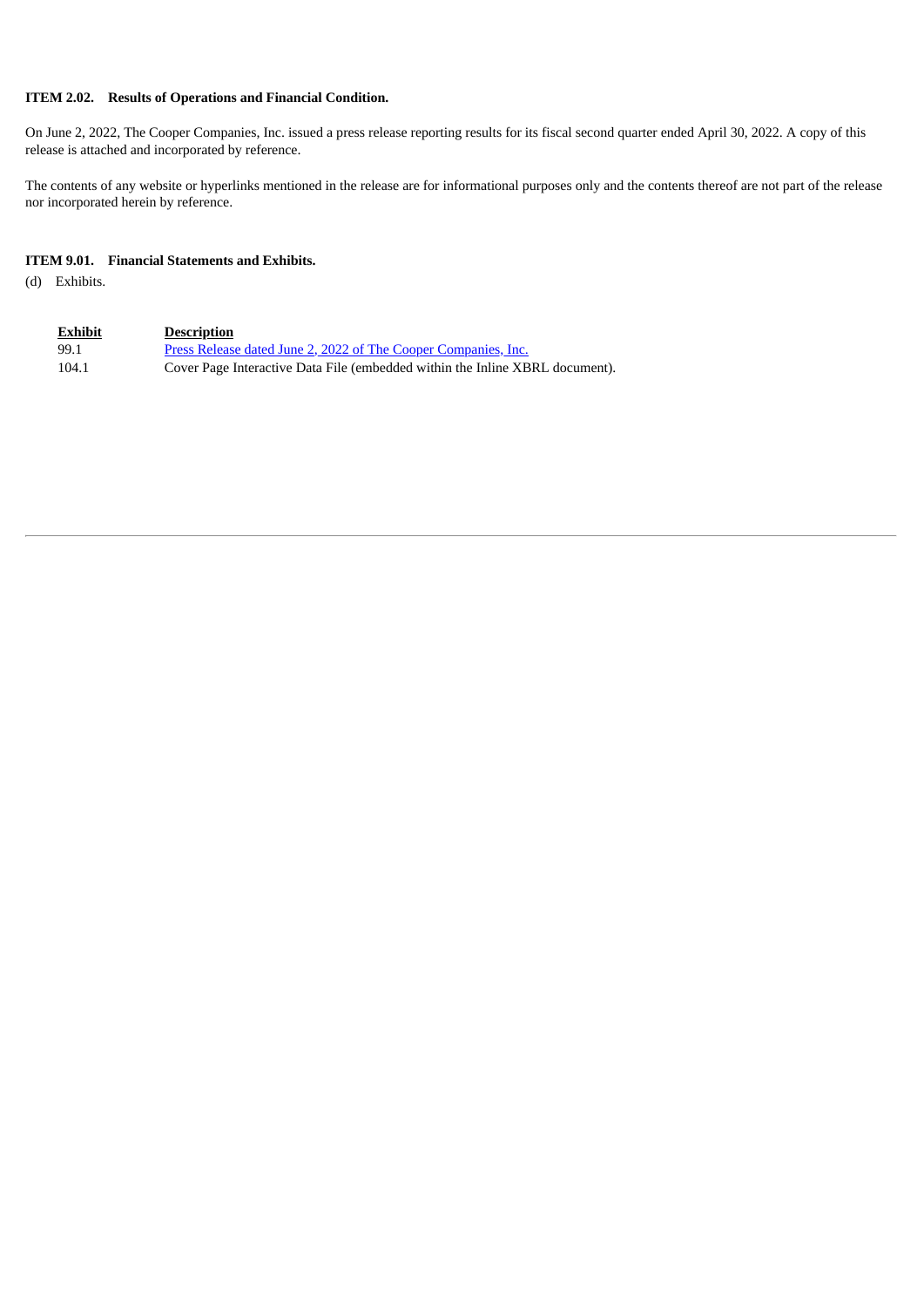#### **SIGNATURE**

Pursuant to the requirements of the Securities Exchange Act of 1934, the registrant has duly caused this report to be signed on its behalf by the undersigned hereunto duly authorized.

THE COOPER COMPANIES, INC.

By: /s/ Albert G. White III Albert G. White III President & Chief Executive Officer

Dated: June 2, 2022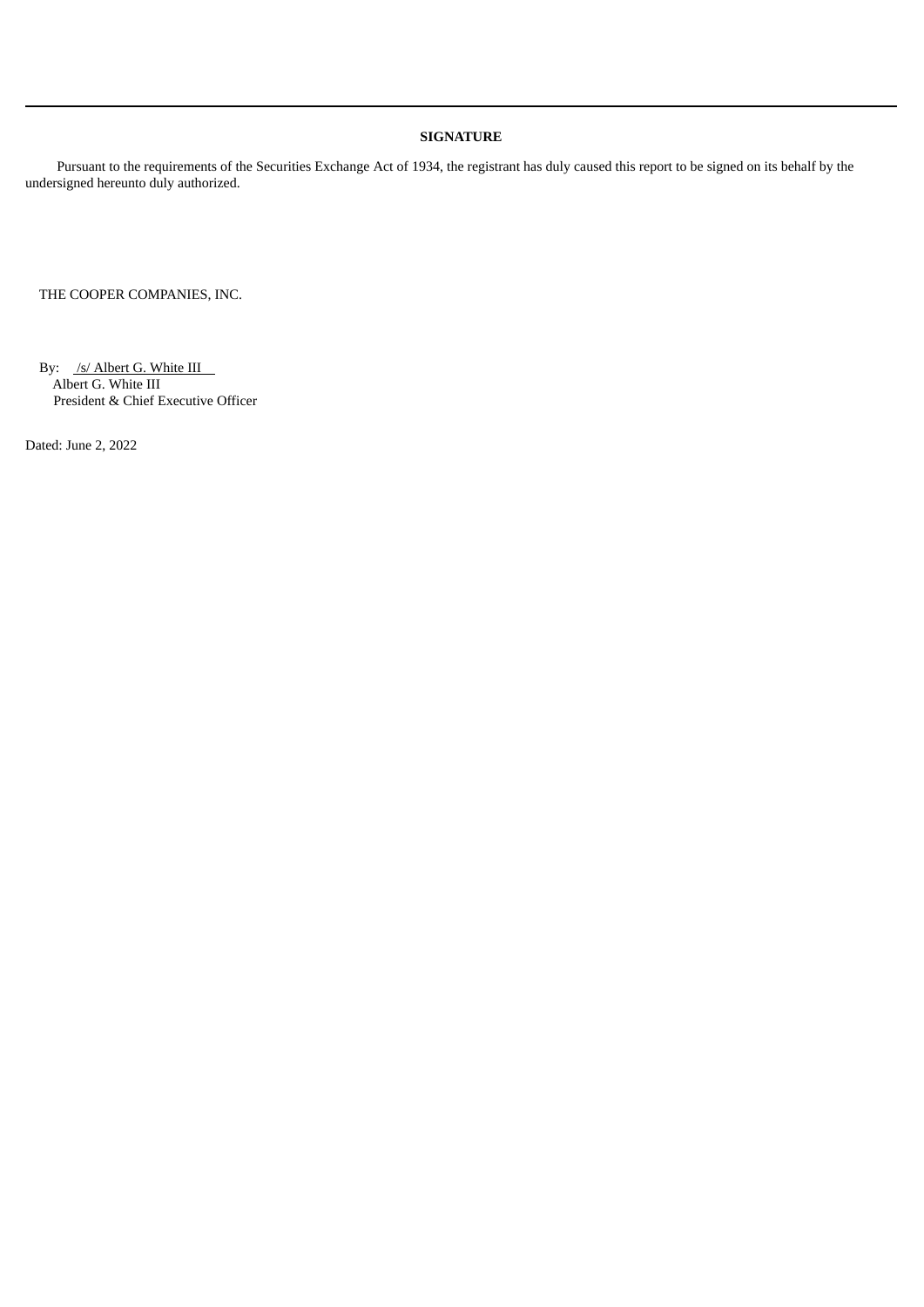<span id="page-4-0"></span>

# **PRESS RELEASE**

# **CooperCompanies Announces Second Quarter 2022 Results**

**San Ramon, Calif., June 2, 2022** — CooperCompanies (NYSE: COO) today announced financial results for its fiscal second quarter ended April 30, 2022.

- Revenue increased 15% year-over-year to \$829.8 million. CooperVision (CVI) revenue up 6% to \$553.8 million, and CooperSurgical (CSI) revenue up 40% to \$276.0 million.
- **•** GAAP diluted earnings per share \$2.55, up \$0.19 from last year's second quarter.
- **•** Non-GAAP diluted earnings per share \$3.24, down \$0.14 or 4% from last year's second quarter. See "Reconciliation of Selected GAAP Results to Non-GAAP Results" below.

Commenting on the results, Al White, Cooper's President and CEO said, "CooperVision and CooperSurgical both posted strong revenue growth, gained share, and are continuing to see strong momentum. I am very encouraged by our business trends and am confident our strategic initiatives position us well for the future."

# **Second Quarter Operating Results**

- Revenue of \$829.8 million, up 15% from last year's second quarter, up 20% in constant currency, up 10% organically.
- Gross margin of 64% compared with 68% in last year's second quarter. On a non-GAAP basis, gross margin was 67%, down from 68% last year driven primarily by currency.
- Operating margin of 16% compared with 20% in last year's second quarter. On a non-GAAP basis, operating margin was 24%, down from 27% last year driven primarily by currency.
- Interest expense of \$10.8 million compared with \$6.1 million in last year's second quarter driven by higher average debt levels.
- Net debt outstanding at quarter end was \$2.86 billion (total debt excluding unamortized debt issuance costs less cash and cash equivalents) down \$124.8 million from last quarter. Adjusted leverage ratio (net debt over adjusted EBITDA) was 2.59x.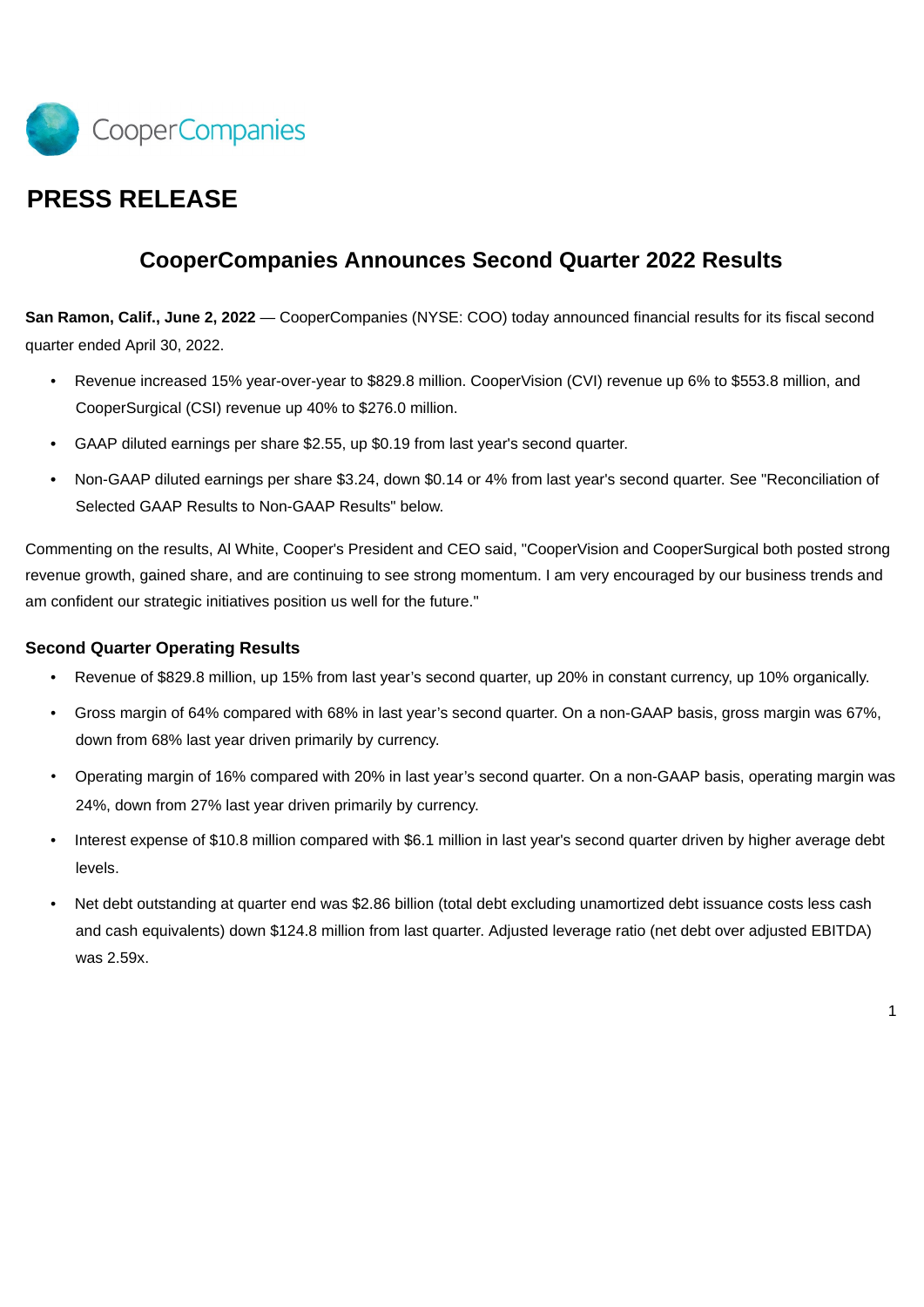• Cash provided by operations of \$131.8 million offset by capital expenditures of \$43.4 million resulted in free cash flow of \$88.4 million. Net debt decreased by more than free cash flow due to the positive cash impact from closing the SightGlass Vision joint venture.

# **Second Quarter CooperVision (CVI) Operating Results**

- Revenue of \$553.8 million, up 6% from last year's second quarter, up 11% in constant currency, up 12% organically.
- Revenue by category:

|                              |     |               |      | <b>Constant Currency</b> | Organic |  |
|------------------------------|-----|---------------|------|--------------------------|---------|--|
|                              |     | (In millions) |      | $%$ chg                  | $%$ chg |  |
|                              |     | 2022          | y/y  | y/y                      | y/y     |  |
| Toric                        | \$  | 185.6         | 7%   | 12%                      | 12%     |  |
| Multifocal                   |     | 66.4          | 14%  | 20%                      | 20%     |  |
| Single-use sphere            |     | 161.1         | 12%  | 17%                      | 17%     |  |
| Non single-use sphere, other |     | 140.7         | (4)% | $-$ %                    | 3%      |  |
| Total                        | \$. | 553.8         | 6%   | 11%                      | 12%     |  |

### **•** Revenue by geography:

|              | (In millions) |       | $%$ chg | <b>Constant Currency</b><br>$%$ chg | Organic<br>% chg |
|--------------|---------------|-------|---------|-------------------------------------|------------------|
|              | 2022          |       | y/y     | y/y                                 | y/y              |
| Americas     | \$            | 223.5 | 8%      | 8%                                  | 8%               |
| <b>EMEA</b>  |               | 205.9 | 6%      | 15%                                 | 17%              |
| Asia Pacific |               | 124.4 | 3%      | 10%                                 | 11%              |
| Total        | \$            | 553.8 | 6%      | 11%                                 | 12%              |

# **Second Quarter CooperSurgical (CSI) Operating Results**

- Revenue of \$276.0 million, up 40% from last year's second quarter, up 44% in constant currency, up 6% organically.
- Revenue by category:

|                              |               |         | <b>Constant Currency</b> | Organic |  |
|------------------------------|---------------|---------|--------------------------|---------|--|
|                              | (In millions) | $%$ chg | $%$ chg                  | $%$ chg |  |
|                              | 2022          | y/y     | ۷/۷                      | V/V     |  |
| Office and surgical products | \$<br>161.6   | 43%     | 44%                      | (1)%    |  |
| Fertility                    | 114.4         | 36%     | 45%                      | 15%     |  |
| Total                        | \$<br>276.0   | 40%     | 44%                      | 6%      |  |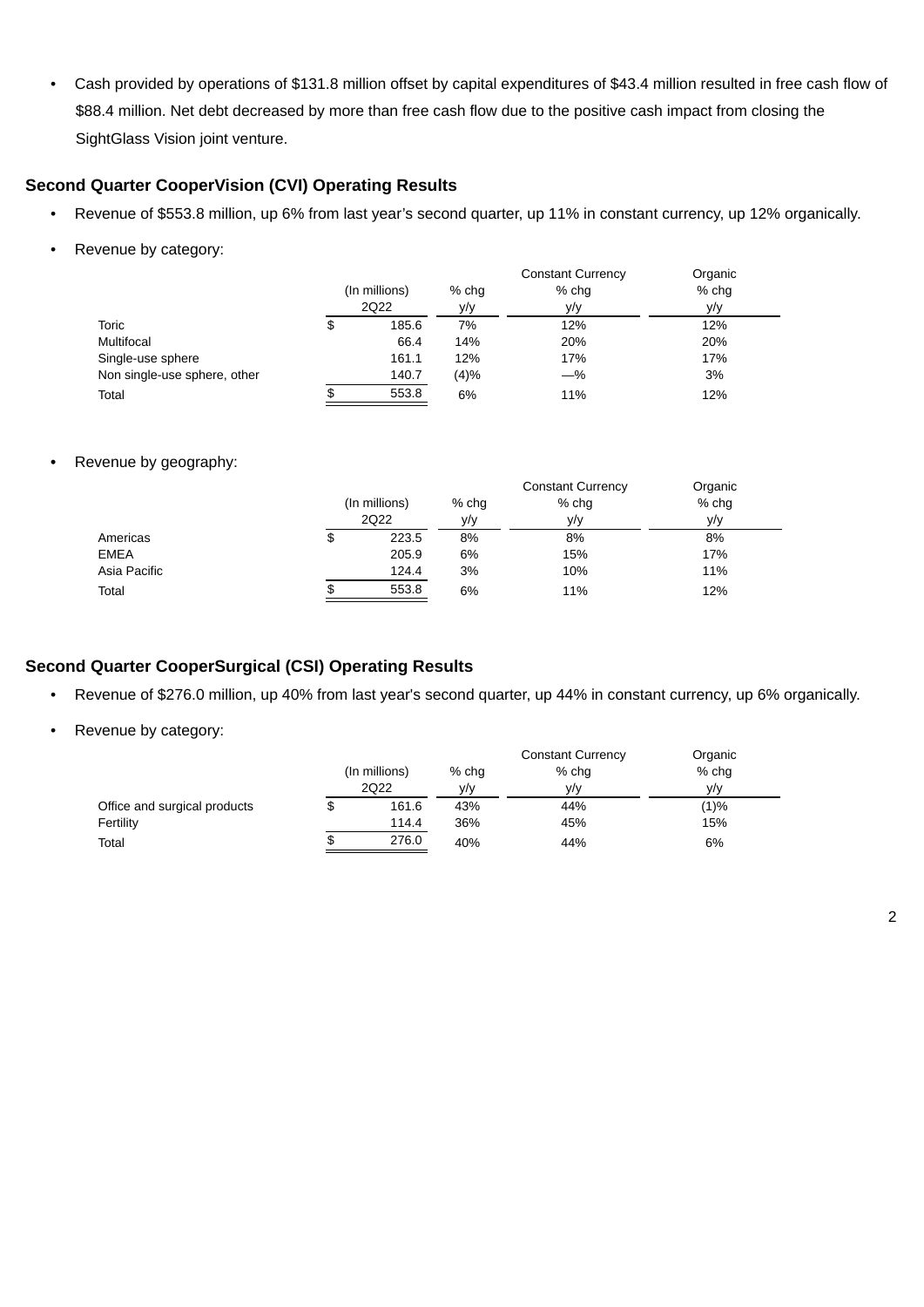## **Other**

- In March 2022, the Company closed its joint venture agreement with EssilorLuxottica for SightGlass Vision. This collaboration of two of the world's leading vision care companies accelerates the commercialization of its novel spectacle lens technologies to expand the myopia management category.
- In April 2022, the Company made the decision to exit its contact lens solutions business. It is anticipated this business will continue operating through the end of the fiscal year.

# **Fiscal Year 2022 Financial Guidance**

The Company updated its fiscal year 2022 financial guidance\*. Details are summarized as follows:

- Fiscal 2022 total revenue \$3,280 \$3,312 million (organic growth of 9% to 10%)
	- CVI revenue \$2,225 \$2,247 million (organic growth of 10% to 11%)
	- CSI revenue \$1,055 \$1,065 million (organic growth of 6% to 7%)
- Fiscal 2022 non-GAAP diluted EPS \$13.09 \$13.29 (assumes a 50 basis point rate increase in both June and July and a 25 basis point rate increase in September)

\*Note: Our fiscal year 2022 financial guidance does not include the Cook Medical Reproductive Health acquisition announced on February 7, 2022, as the transaction is pending regulatory approval.

Non-GAAP diluted earnings per share guidance excludes amortization and impairment of intangible assets, and other exceptional or unusual income or gains and charges or expenses including acquisition, integration and manufacturing related costs which we may incur as part of our continuing operations.

With respect to the Company's guidance expectations, the Company has not reconciled non-GAAP diluted earnings per share guidance to GAAP diluted earnings per share due to the inherent difficulty in forecasting acquisition-related, integration and restructuring charges and expenses, which are reconciling items between the non-GAAP and GAAP measure. Due to the unknown effect, timing and potential significance of such charges and expenses that impact GAAP diluted earnings per share, the Company is not able to provide such guidance.

# **Reconciliation of Selected GAAP Results to Non-GAAP Results**

To supplement our financial results and guidance presented on a GAAP basis, we use non-GAAP measures that we believe are helpful in understanding our results. The non-GAAP measures exclude costs which we generally would not have otherwise incurred in the periods presented as a part of our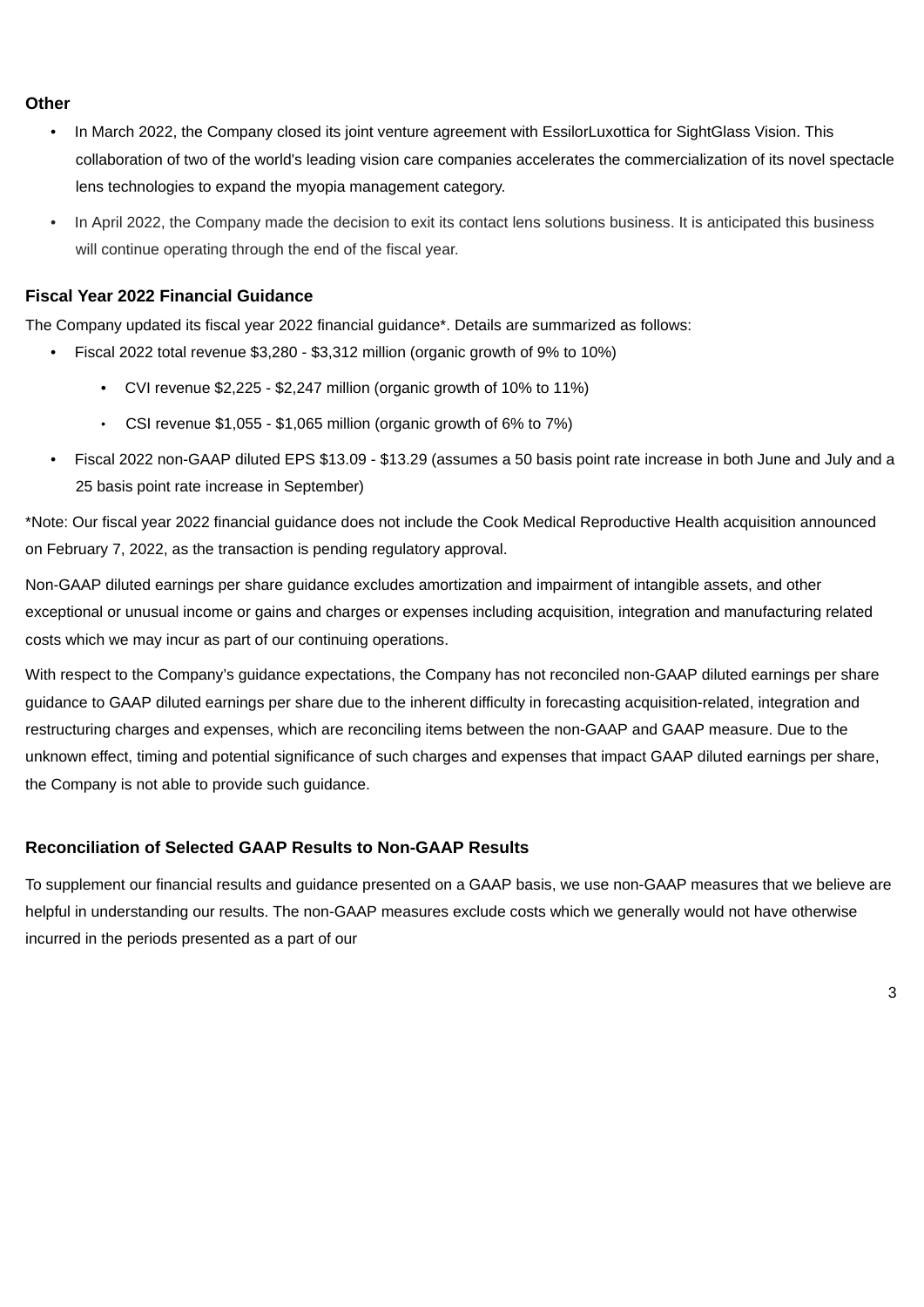continuing operations. Our non-GAAP financial results and guidance are not meant to be considered in isolation or as a substitute for comparable GAAP measures and should be read only in conjunction with our consolidated financial statements prepared in accordance with GAAP. Management uses supplemental non-GAAP financial measures internally to understand, manage and evaluate our business and make operating decisions. These non-GAAP measures are among the factors management uses in planning and forecasting for future periods. We believe it is useful for investors to understand the effects of these items on our consolidated operating results. Our non-GAAP financial measures may include the following adjustments, and as appropriate, the related income tax effects and changes in income attributable to noncontrolling interests:

- We exclude the effect of amortization and impairment of intangible assets from our non-GAAP financial results. Amortization of intangible assets will recur in future periods; however, the amounts are affected by the timing and size of our acquisitions. Impairment of intangible assets is a non-recurring cost.
- We exclude the effect of acquisition and integration expenses and the effect of restructuring expenses from our non-GAAP financial results. Such expenses generally diminish over time with respect to past acquisitions; however, we generally will incur similar expenses in connection with any future acquisitions. We incurred significant expenses in connection with our acquisitions and also incurred certain other operating expenses or income, which we generally would not have otherwise incurred in the periods presented as a part of our continuing operations. Acquisition and integration expenses include direct effects of acquisition accounting, such as inventory fair value step-up and items such as personnel costs for transitional employees, other acquired employee related costs and integration related professional services. Restructuring expenses include items such as employee severance, product rationalization, facility and other exit costs.
- We exclude other exceptional or unusual charges or expenses and gains or income. These can be variable and difficult to predict, such as COVID related charges, certain litigation expenses, the gain or loss on deconsolidation of our subsidiaries, changes in fair value of contingent considerations and product transition costs, and are not what we consider as typical of our continuing operations. Investors should consider non-GAAP financial measures in addition to, and not as replacements for, or superior to, measures of financial performance prepared in accordance with GAAP.
- We report revenue growth using the non-GAAP financial measure of constant currency so that revenue results may be evaluated excluding the effect of foreign currency rate fluctuations. To present this information, current period revenue for entities reporting in currencies other than the United States dollar are converted into United States dollars at the average foreign exchange rates

 $\Delta$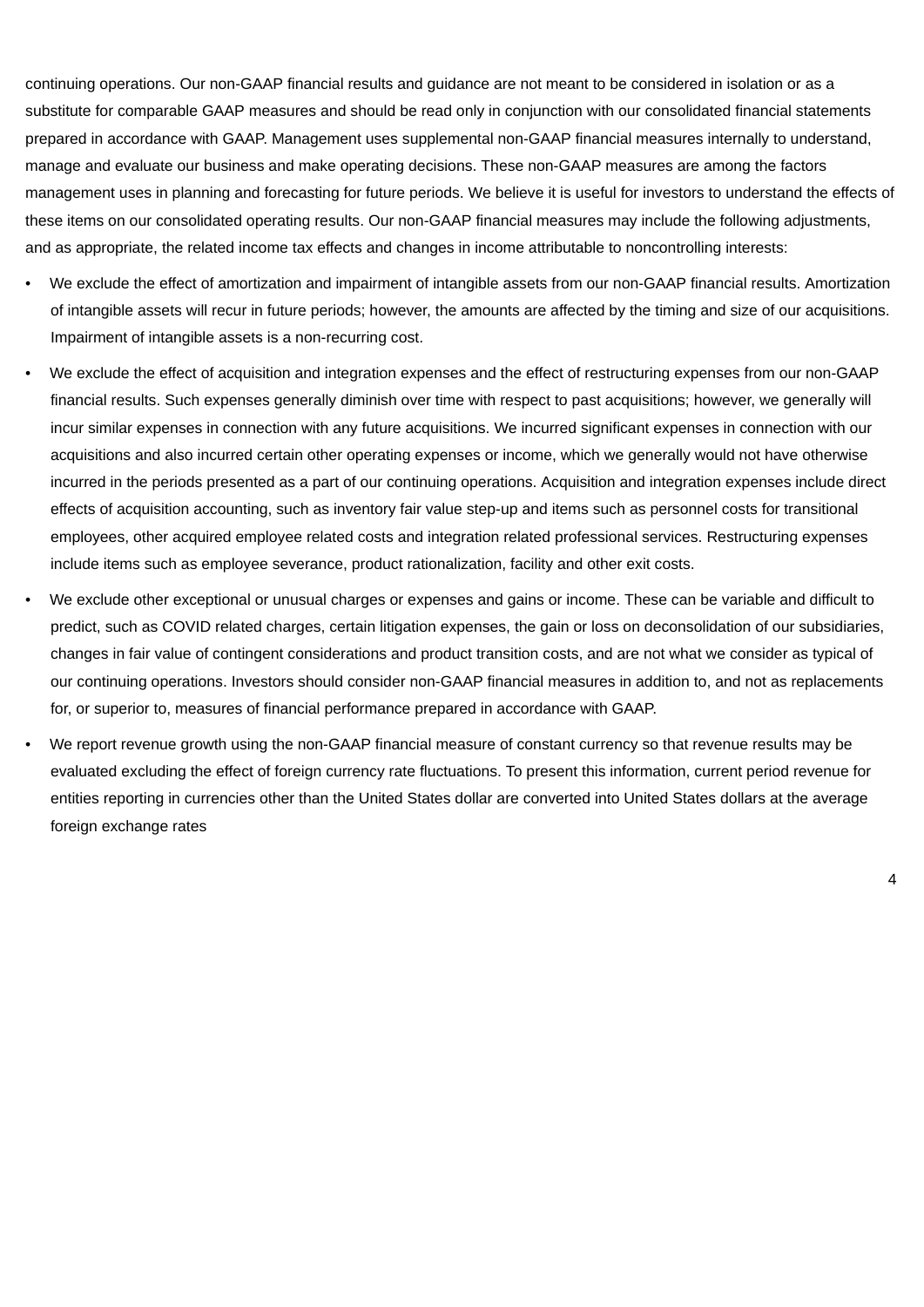for the corresponding period in the prior year. We also report revenue growth using the non-GAAP financial measure of organic so that revenue results may be evaluated over a comparable period by excluding the effect of foreign currency fluctuations, and excluding the impact of any acquisitions, divestitures, discontinuations that occurred in the comparable period.

- We define the non-GAAP measure of free cash flow as cash provided by operating activities less capital expenditures. We believe free cash flow is useful for investors as an additional measure of liquidity because it represents cash that is available to grow the business, make strategic acquisitions, repay debt, buyback common stock or to fund dividend payments. Management uses free cash flow internally to understand, manage, make operating decisions and evaluate our business. In addition, we use free cash flow to help plan and forecast future periods.
- We define the non-GAAP measure of net debt as total debt less cash and cash equivalents. We believe net debt is useful for investors to be helpful in evaluating our financial leverage. Management uses net debt as a measure of our financial leverage. Net debt should not be considered as an alternative to debt determined in accordance with GAAP and should be reviewed in conjunction with our consolidated condensed balance sheets.
- We exclude unrealized and realized gains and losses on our minority investments as we do not believe that these components of income or expense have a direct correlation to our ongoing operations.
- We exclude the effects of non-cash deferred tax assets related to intra-group transfer of non-inventory assets.

| THE COOPER COMPANIES, INC. AND SUBSIDIARIES<br><b>Reconciliation of Selected GAAP Results to Non-GAAP Results</b><br>(In millions, except per share amounts)<br>(Unaudited) |    |             |              |                   |    |                              |    |             |      |                   |                 |       |
|-----------------------------------------------------------------------------------------------------------------------------------------------------------------------------|----|-------------|--------------|-------------------|----|------------------------------|----|-------------|------|-------------------|-----------------|-------|
|                                                                                                                                                                             |    |             |              |                   |    | Three Months Ended April 30, |    |             |      |                   |                 |       |
|                                                                                                                                                                             |    | 2022        |              |                   |    | 2022                         |    | 2021        |      |                   |                 | 2021  |
|                                                                                                                                                                             |    | <b>GAAP</b> |              | <b>Adiustment</b> |    | <b>Non-GAAP</b>              |    | <b>GAAP</b> |      | <b>Adiustment</b> | <b>Non-GAAP</b> |       |
| Cost of sales                                                                                                                                                               | \$ | 297.3       | -\$          | (20.7) A          | \$ | 276.6                        | \$ | 232.4       | \$   | $(3.2)$ A         | \$              | 229.2 |
| Operating expense excluding amortization                                                                                                                                    | \$ | 348.7       | $\mathbb{S}$ | 1.3 B             | \$ | 350.0                        | \$ | $306.8$ \$  |      | (9.3) B           | \$              | 297.5 |
| Amortization of intangibles                                                                                                                                                 | \$ | 51.1        | - \$         | $(51.1)$ C        | \$ | –                            |    | $37.1$ \$   |      | $(37.1)$ C        | \$              |       |
| Other (income) expense, net                                                                                                                                                 | \$ | $(41.8)$ \$ |              | 47.5 D            | \$ | 5.7                          | \$ | 0.7         | - \$ | $0.1\,$ D         | \$              | 0.8   |
| Provision for income taxes                                                                                                                                                  | \$ | $37.1$ \$   |              | (11.5) E          | \$ | 25.6                         | \$ | 18.9 \$     |      | (1.0) E           | \$              | 17.9  |
| Diluted earnings per share                                                                                                                                                  | \$ | 2.55        | <b>S</b>     | 0.69              | \$ | 3.24                         | \$ | $2.36$ \$   |      | 1.02              | \$              | 3.38  |
| Weighted average diluted shares used                                                                                                                                        |    | 49.7        |              |                   |    | 49.7                         |    | 49.7        |      |                   |                 | 49.7  |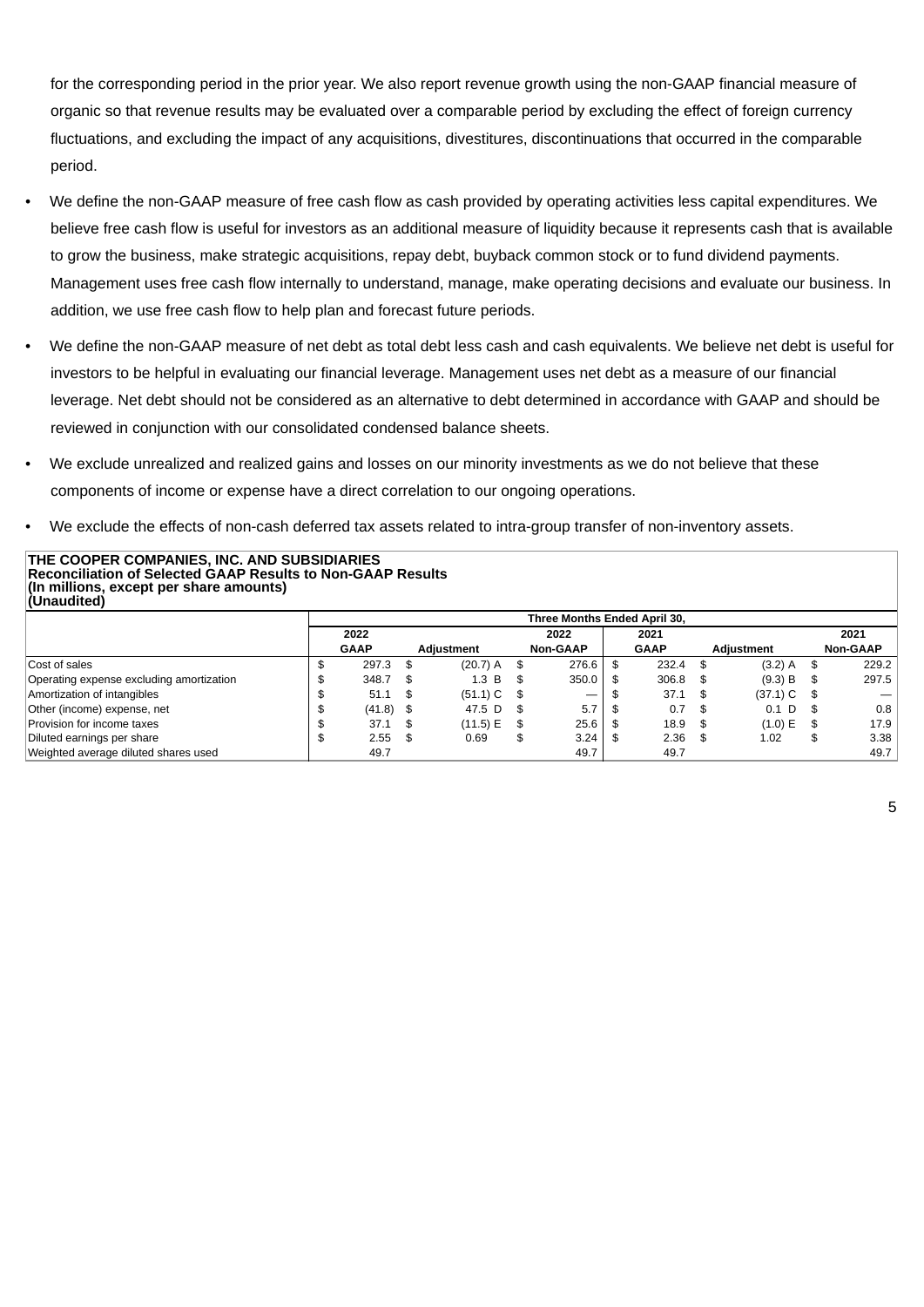- A Fiscal 2022 GAAP cost of sales includes \$20.7 million of costs primarily related to exit costs of the contact lens care business, resulting in fiscal 2022 GAAP gross<br>margin of 64% as compared to fiscal 2021 and David Sal
- B Fiscal 2022 GAAP operating expense includes a \$1.3 million gain consisting of \$15.7 million of net decrease in fair value of contingent consideration, offset primarily by<br>acquisition and integration costs. Fiscal 2021 GA integration activity.
- C Amortization expense was \$51.1 million and \$37.1 million for the fiscal 2022 and 2021 periods, respectively. Items A, B, and C resulted in fiscal 2022 GAAP operating<br>margin of 16% as compared to fiscal 2022 non-GAAP oper
- D Fiscal 2022 other (income) expense primarily consists of a gain on deconsolidation of SightGlass Vision (SGV). Fiscal 2021 other (income) expense includes \$0.1 million of gain on minority investments.
- E Fiscal 2022 and 2021 include changes in provision for income taxes that arise primarily from the above adjustments and intra-group asset transfers.

#### **THE COOPER COMPANIES, INC. AND SUBSIDIARIES Reconciliation of Selected GAAP Results to Non-GAAP Results (In millions, except per share amounts) (Unaudited)**

|                                          |    | Six Months Ended April 30, |  |                   |     |                                 |      |                |    |               |      |                                 |
|------------------------------------------|----|----------------------------|--|-------------------|-----|---------------------------------|------|----------------|----|---------------|------|---------------------------------|
|                                          |    | 2022                       |  |                   |     | 2022                            |      | 2021           |    |               |      | 2021                            |
|                                          |    | <b>GAAP</b>                |  | <b>Adiustment</b> |     | <b>Non-GAAP</b>                 |      | <b>GAAP</b>    |    | Adjustment    |      | <b>Non-GAAP</b>                 |
| Cost of sales                            | ъ  | 566.0 \$                   |  | $(28.9)$ A        | \$  | 537.1                           | "\$  | 462.2 \$       |    | $(14.0)$ A    | - \$ | 448.2                           |
| Operating expense excluding amortization | \$ | 693.9 \$                   |  | (11.1) B          | \$  | 682.8                           | - \$ | 589.4 \$       |    | (13.2) B      | - \$ | 576.2                           |
| Amortization of intangibles              | จ  | $93.4$ \$                  |  | $(93.4)$ C \$     |     | $\hspace{0.1mm}-\hspace{0.1mm}$ | - 35 | 71.8 \$        |    | $(71.8)$ C \$ |      |                                 |
| Other (income) expense, net              | \$ | $(39.4)$ \$                |  | 46.2 D            | -\$ | 6.8                             | - \$ | $(11.8)$ \$    |    | $11.8$ D \$   |      | $\hspace{0.1mm}-\hspace{0.1mm}$ |
| Provision for income taxes               | ъ  | 63.8 \$                    |  | (13.5) E          | -\$ | 50.3                            | -\$  | $(1,942.7)$ \$ |    | 1,980.6 E \$  |      | 37.9                            |
| Diluted earnings per share               | \$ | $4.45$ \$                  |  | 2.03              | \$  | 6.48                            | - \$ | 44.65          | \$ | (38.10)       | \$   | 6.55                            |
| Weighted average diluted shares used     |    | 49.8                       |  |                   |     | 49.8                            |      | 49.7           |    |               |      | 49.7                            |

A Fiscal 2022 GAAP cost of sales includes \$28.9 million of costs primarily related to exit costs of the contact lens care business, resulting in fiscal 2022 GAAP gross<br>margin of 65% as compared to fiscal 2022 non-GAAP gros

B Fiscal 2022 GAAP operating expense includes \$11.1 million of costs primarily related to acquisition and integration activities, partially offset by net decrease in fair value<br>of contingent consideration. Fiscal 2021 GAAP

C Amortization expense was \$93.4 million and \$71.8 million for the fiscal 2022 and 2021 periods, respectively. Items A, B, and C resulted in fiscal 2022 GAAP operating<br>margin of 16% as compared to fiscal 2022 non-GAAP oper

D Fiscal 2022 other (income) expense primarily consists of a gain on deconsolidation of SGV. Fiscal 2021 other (income) expense primarily consists of an \$11.5 million<br>gain due to CooperVision's acquisition of all of the re

Fiscal 2022 and 2021 include changes in provision for income taxes that arise primarily from the above adjustments and intra-group asset transfers. Fiscal 2021 also<br>- includes changes in provision for income taxes that ari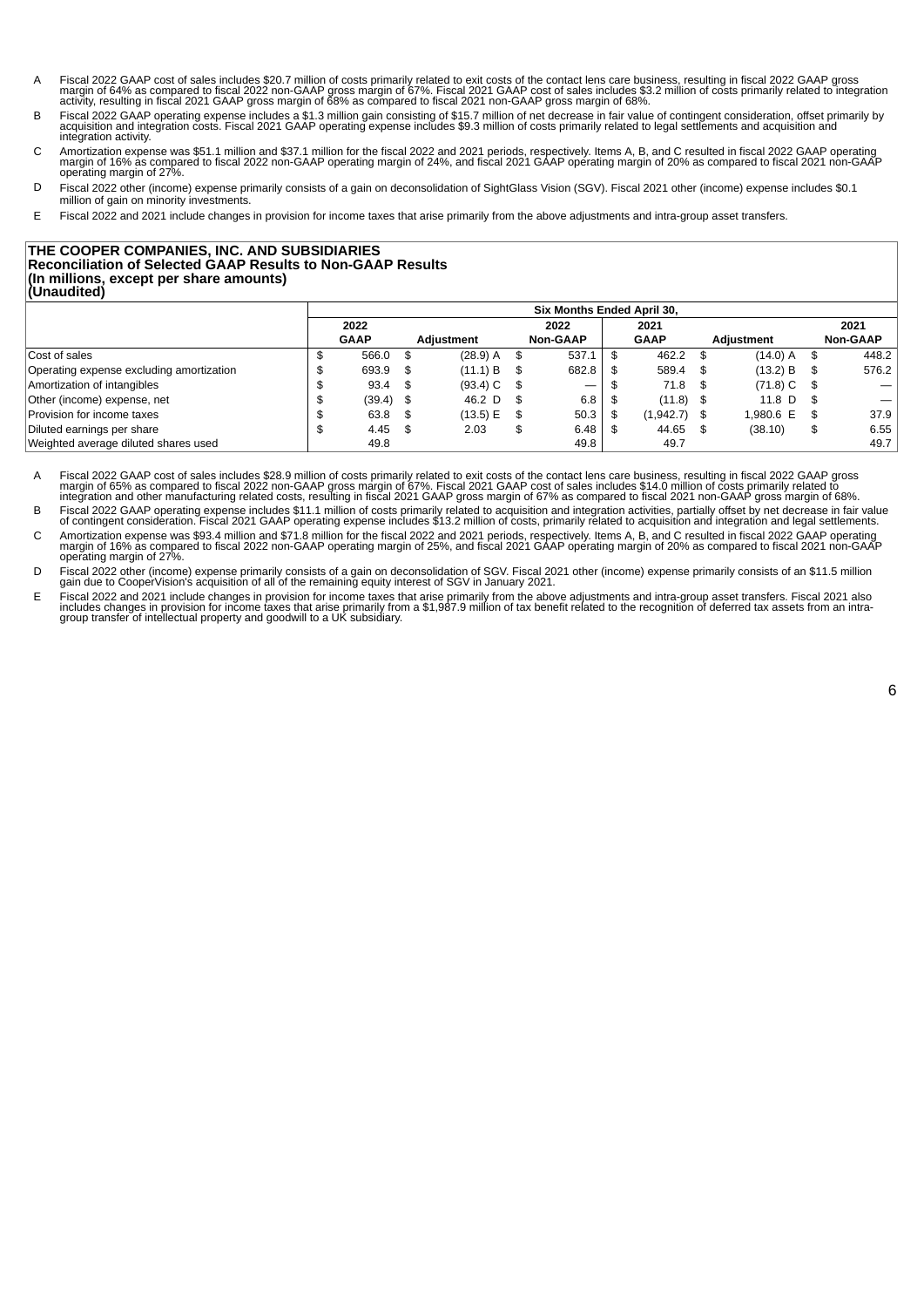# **Conference Call and Webcast**

The Company will host a conference call today at 5:00 PM ET to discuss its fiscal second quarter 2022 results and current corporate developments. The live dial-in number for the call is 855-643-4430 or 707-294-1332. The participant passcode for the call is "Cooper". A simultaneous webcast of the call will be available through the "Investor Relations" section of the CooperCompanies website at http://investor.coopercos.com and a transcript of the call will be archived on this site for a minimum of 12 months. A recording of the call will be available beginning at 8:00 PM ET on June 2, 2022 through June 9, 2022. To hear this recording, dial 855-859-2056 or 404-537-3406 and enter code 266737.

# **About CooperCompanies**

CooperCompanies ("Cooper") is a global medical device company publicly traded on the NYSE (NYSE: COO). Cooper operates through two business units, CooperVision and CooperSurgical. CooperVision brings a refreshing perspective on vision care with a commitment to developing a wide range of high-quality products for contact lens wearers and providing focused practitioner support. CooperSurgical is committed to advancing the health of women, babies and families with its diversified portfolio of products and services focusing on medical devices and fertility & genomics. Headquartered in San Ramon, Calif., Cooper has a workforce of more than 12,000 with products sold in over 100 countries. For more information, please visit www.coopercos.com.

### **Forward-Looking Statements**

This earnings release contains "forward-looking statements" as defined by the Private Securities Litigation Reform Act of 1995. Statements relating to guidance, plans, prospects, goals, strategies, future actions, events or performance and other statements of which are other than statements of historical fact, including our Fiscal 2022 Guidance and all statements regarding the expected impact of the ongoing COVID-19 pandemic on our business are forward looking. In addition, all statements regarding anticipated growth in our net sales and anticipated market conditions, planned product launches and expected results of operations are forward-looking. To identify these statements look for words like "believes," "outlook," "probable," "expects," "may," "will," "should," "could," "seeks," "intends," "plans," "estimates" or "anticipates" and similar words or phrases. Forwardlooking statements necessarily depend on assumptions, data or methods that may be incorrect or imprecise and are subject to risks and uncertainties.

Among the factors that could cause our actual results and future actions to differ materially from those described in forwardlooking statements are: the effects of the ongoing COVID-19 pandemic and related economic disruptions and new governmental regulations on our business, results of operations, cash flow and financial condition, including but not limited to the potential impact on our sales, operations and supply chain; adverse changes in the global or regional general business,

7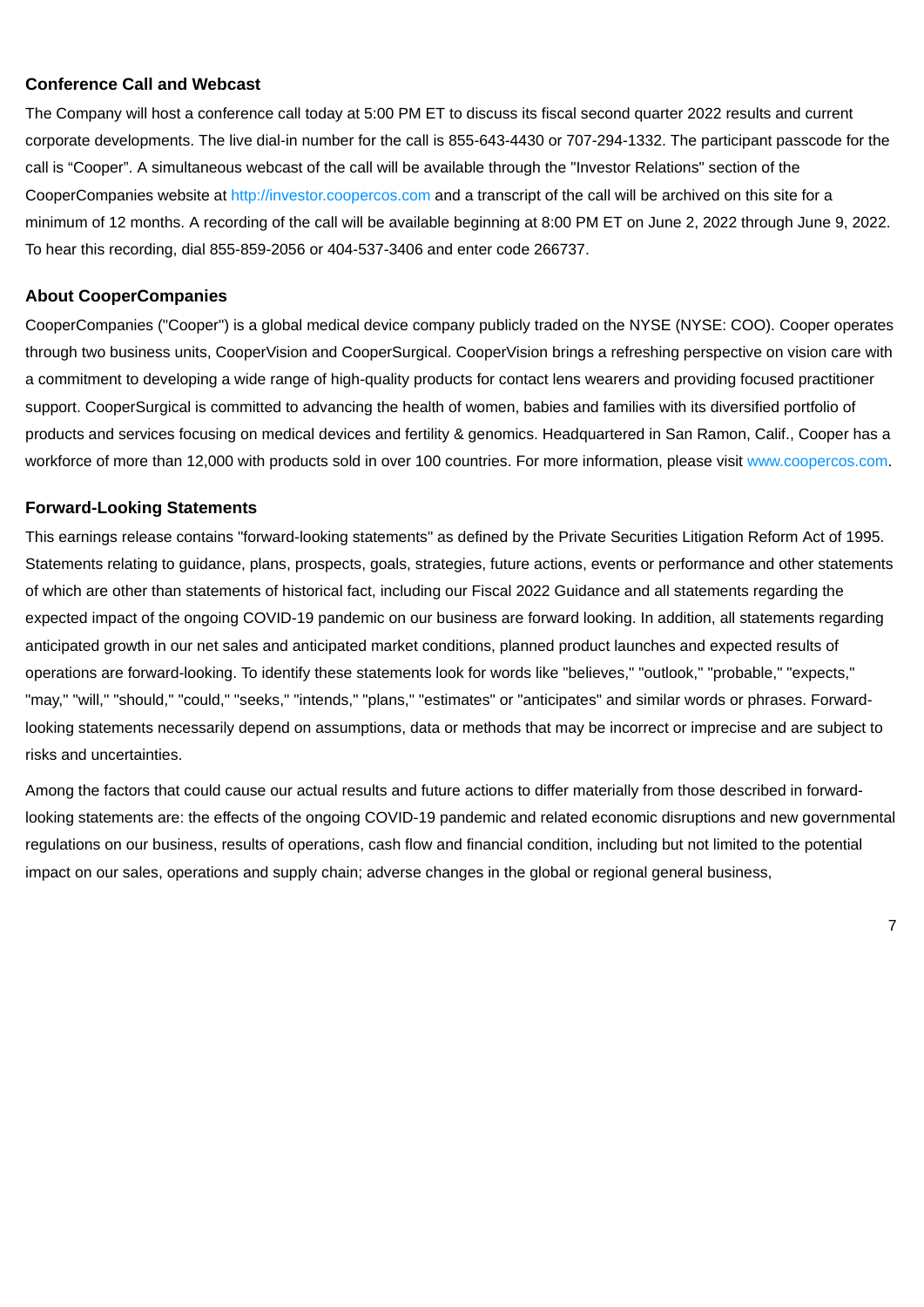political and economic conditions, including the impact of continuing uncertainty and instability of certain countries, that could adversely affect our global markets, and the potential adverse economic impact and related uncertainty caused by these items, including but not limited to, the ongoing COVID-19 pandemic, inflation, and escalating global trade barriers; the impact of Russia's invasion of Ukraine and the global response to this invasion on the global economy, European economy, financial markets, energy markets, currency rates and our ability to supply product to or through affected countries; changes in tax laws or their interpretation and changes in statutory tax rates, and adverse outcomes in tax disputes, including but not limited to, the United States (U.S.), the United Kingdom (UK) and other countries may affect our taxation of earnings recognized in foreign jurisdictions, result in unexpected tax liabilities, and/or negatively impact our effective tax rate; foreign currency exchange rate and interest rate fluctuations including the risk of fluctuations in the value of foreign currencies or interest rates that would decrease our net sales and earnings; our existing and future variable rate indebtedness and associated interest expense is impacted by rate increases, which could adversely affect our financial health or limit our ability to borrow additional funds; acquisition-related adverse effects including the failure to successfully achieve the anticipated net sales, margins and earnings benefits of acquisitions, integration delays or costs and the requirement to record significant adjustments to the preliminary fair value of assets acquired and liabilities assumed within the measurement period, required regulatory approvals for an acquisition not being obtained or being delayed or subject to conditions that are not anticipated, adverse impacts of changes to accounting controls and reporting procedures, contingent liabilities or indemnification obligations, increased leverage and lack of access to available financing (including financing for the acquisition or refinancing of debt owed by us on a timely basis and on reasonable terms); compliance costs and potential liability in connection with U.S. and foreign laws and health care regulations pertaining to privacy and security of personal information, such as HIPAA and the California Consumer Privacy Act (CCPA) in the U.S. and the General Data Protection Regulation requirements in Europe, including but not limited to those resulting from data security breaches; a major disruption in the operations of our manufacturing, accounting and financial reporting, research and development, distribution facilities or raw material supply chain due to the ongoing COVID-19 pandemic, integration of acquisitions, man-made or natural disasters, cybersecurity incidents or other causes; a major disruption in the operations of our manufacturing, accounting and financial reporting, research and development or distribution facilities due to technological problems, including any related to our information systems maintenance, enhancements or new system deployments, integrations or upgrades; market consolidation of large customers globally through mergers or acquisitions resulting in a larger proportion or concentration of our business being derived from fewer customers; disruptions in supplies of raw materials, particularly components used to manufacture our silicone hydrogel lenses; new U.S. and foreign government laws and regulations, and changes in existing laws, regulations and enforcement guidance, which affect

8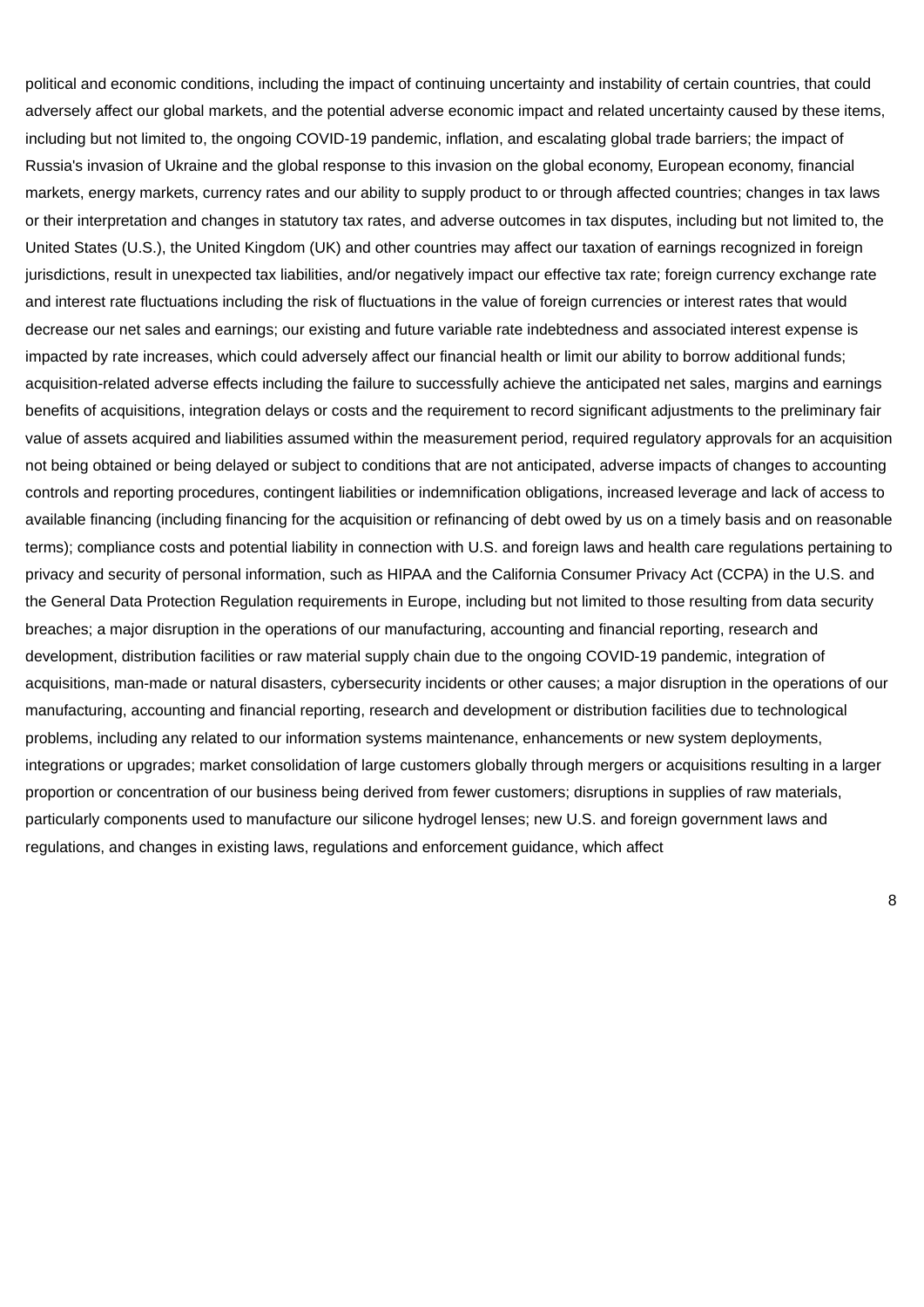areas of our operations including, but not limited to, those affecting the health care industry including the contact lens industry specifically and the medical device or pharmaceutical industries generally, including but not limited to the EU Medical Devices Regulation (MDR), and the EU In Vitro Diagnostic Medical Devices Regulation (IVDR); legal costs, insurance expenses, settlement costs and the risk of an adverse decision, prohibitive injunction or settlement related to product liability, patent infringement or other litigation; limitations on sales following product introductions due to poor market acceptance; new competitors, product innovations or technologies, including but not limited to, technological advances by competitors, new products and patents attained by competitors, and competitors' expansion through acquisitions; reduced sales, loss of customers and costs and expenses related to product recalls and warning letters; failure to receive, or delays in receiving, regulatory approvals or certifications for products; failure of our customers and end users to obtain adequate coverage and reimbursement from third-party payors for our products and services; the requirement to provide for a significant liability or to write off, or accelerate depreciation on, a significant asset, including goodwill, other intangible assets and idle manufacturing facilities and equipment; the success of our research and development activities and other start-up projects; dilution to earnings per share from acquisitions or issuing stock; impact and costs incurred from changes in accounting standards and policies; risks related to environmental, social and corporate governance (ESG) issues, including those related to climate change and sustainability; and other events described in our Securities and Exchange Commission filings, including the "Business", "Risk Factors" and "Management's Discussion and Analysis of Financial Condition and Results of Operations" sections in the Company's Annual Report on Form 10-K for the fiscal year ended October 31, 2021, as such Risk Factors may be updated in quarterly filings.

We caution investors that forward-looking statements reflect our analysis only on their stated date. We disclaim any intent to update them except as required by law.

Contact:

Kim Duncan Vice President, Investor Relations and Risk Management 925-460-3663 ir@cooperco.com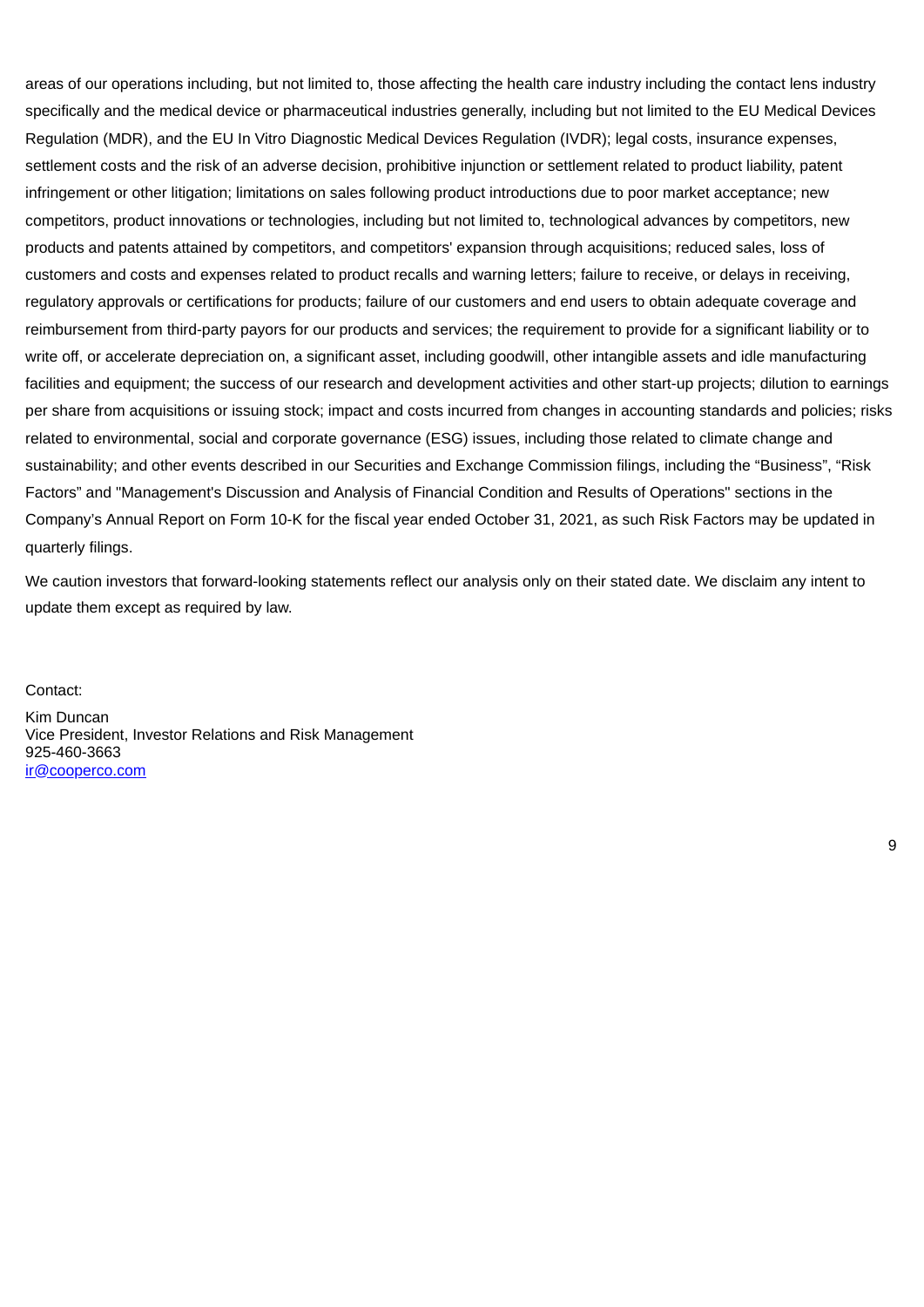# THE COOPER COMPANIES, INC. AND SUBSIDIARIES Consolidated Condensed Balance Sheets (In millions) (Unaudited)

|                                            |                                      | April 30, 2022 |          | October 31, 2021 |
|--------------------------------------------|--------------------------------------|----------------|----------|------------------|
|                                            | <b>ASSETS</b>                        |                |          |                  |
| <b>Current assets:</b>                     |                                      |                |          |                  |
| Cash and cash equivalents                  |                                      | \$             | 399.2    | \$<br>95.9       |
| Trade receivables, net                     |                                      |                | 532.0    | 515.3            |
| Inventories                                |                                      |                | 603.8    | 585.6            |
| Other current assets                       |                                      |                | 203.2    | 179.3            |
| Assets held-for-sale                       |                                      |                |          | 89.2             |
| <b>Total current assets</b>                |                                      |                | 1,738.2  | 1,465.3          |
| Property, plant and equipment, net         |                                      |                | 1,365.6  | 1,347.6          |
| Operating lease right-of-use assets        |                                      |                | 249.9    | 257.0            |
| Goodwill                                   |                                      |                | 3,719.4  | 2,574.0          |
| Other intangibles, net                     |                                      |                | 1,907.4  | 1,271.5          |
| Deferred tax assets                        |                                      |                | 2,480.1  | 2,546.6          |
| Other assets                               |                                      |                | 317.4    | 144.2            |
| <b>Total assets</b>                        |                                      | \$             | 11,778.0 | \$<br>9,606.2    |
|                                            |                                      |                |          |                  |
|                                            | LIABILITIES AND STOCKHOLDERS' EQUITY |                |          |                  |
| <b>Current liabilities:</b>                |                                      |                |          |                  |
| Short-term debt                            |                                      | \$             | 905.7    | \$<br>82.9       |
| Other current liabilities                  |                                      |                | 742.7    | 647.5            |
| Liabilities held-for-sale                  |                                      |                |          | 1.7              |
| <b>Total current liabilities</b>           |                                      |                | 1,648.4  | 732.1            |
| Long-term debt                             |                                      |                | 2,346.7  | 1,396.1          |
| Deferred tax liabilities                   |                                      |                | 131.6    | 24.1             |
| Long-term tax payable                      |                                      |                | 126.1    | 139.6            |
| Operating lease liabilities                |                                      |                | 226.0    | 231.7            |
| Accrued pension liability and other        |                                      |                | 285.4    | 140.6            |
| <b>Total liabilities</b>                   |                                      |                | 4,764.2  | 2,664.2          |
| Stockholders' equity                       |                                      |                | 7,013.8  | 6,942.0          |
| Total liabilities and stockholders' equity |                                      | \$             | 11,778.0 | \$<br>9,606.2    |